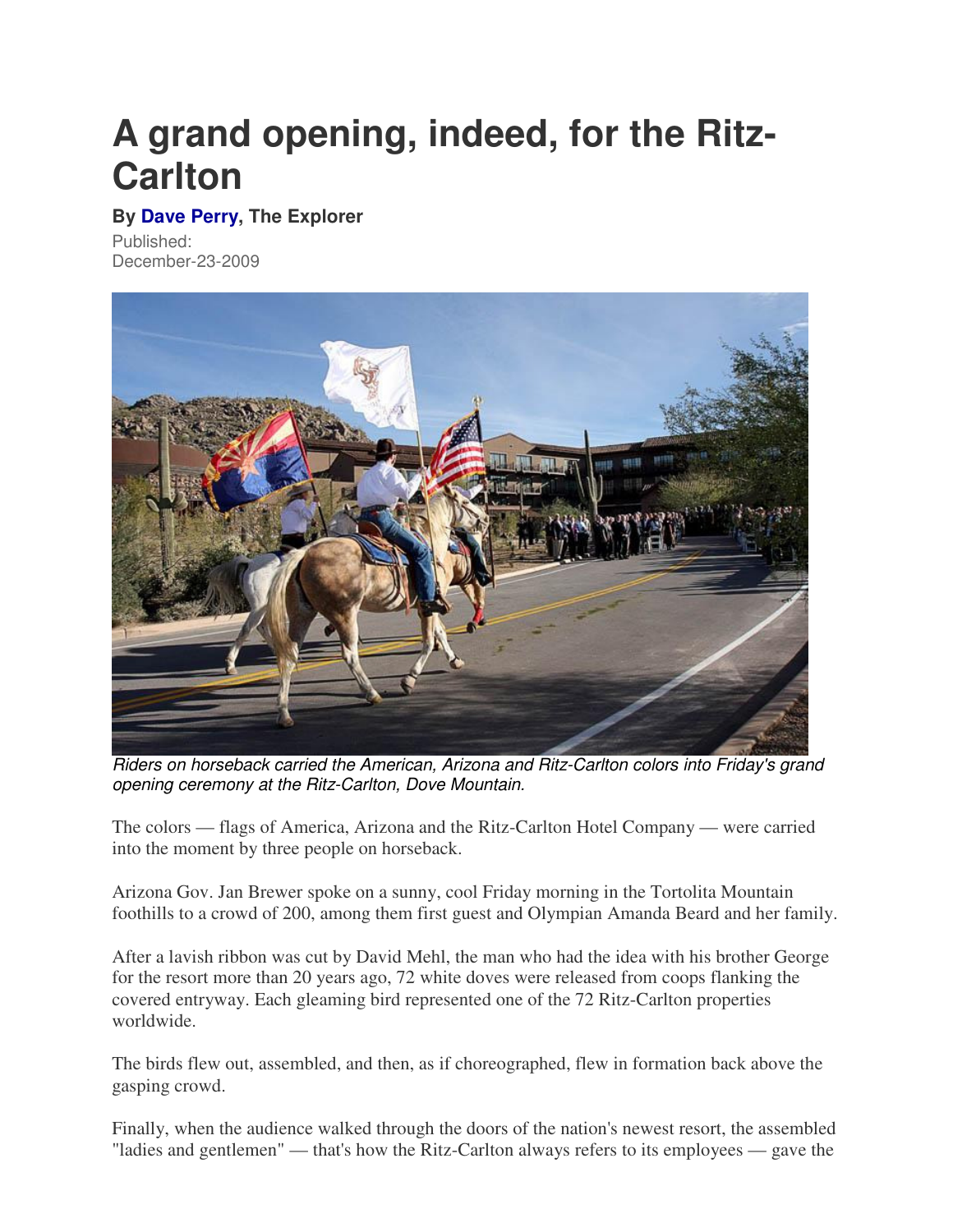first official visitors a standing ovation. The 250-room hotel, spa and golf resort on 850 acres opened to the public Friday evening.

"It's show time, ladies and gentlemen," said one gentleman working at Cork, the downstairs restaurant where the kitchen is fully visible to the guests.

The Ritz-Carlton, Dove Mountain is intended to be "a truly unique, authentic Southwestern experience," Ritz-Carlton Senior Vice President of Operations Hank Biddle told the assembled crowd.

Allan Federer, the "very proud" resort general manager, called it "what we think is the finest Ritz-Carlton resort in the world." And, he said, the Town of Marana, Tucson and Dove Mountain are collectively "surely a world-class destination.

"This day is a landmark event not only for the town of Marana, but for the state of Arizona," Federer said.

Brewer described the hotel as "absolutely spectacular," and said "it even smells good up here." The spacious lobby features to a towering wall of glass opening to Wild Burro Canyon and the Tortolita Mountains.

Brewer called Ritz-Carlton's decision to partner with Mehl at Dove Mountain "a confident sign, and it shows the path forward as we work to revitalize Arizona's economy during these tough economic times." The resort, with its more than 300 jobs and economic impact, is "precisely the right prescription" to turn Arizona around economically, she said.

Mehl, the property's owner and developer, was given a standing ovation. He thanked many people, among them his wife Bonnie and sons Wesley and Carson, partners Tim and Casey Bollinger, and his friends who "know what a dream this is for me. … So many talented people have come together to create this resort."

Mehl is pleased, in particular, that the Ritz-Carlton, Dove Mountain celebrates Southern Arizona and the Sonoran Desert. "We have an appreciation for just how unique this environment is, how gorgeous the Sonoran Desert is," Mehl said.

At Dove Mountain, "we think we have a magnificent location," Biddle said. Ritz-Carlton always strives for the best location, the best business partner, and to hire "the very best ladies and gentlemen in the market to bring a project to life."

Three hundred "ladies and gentlemen" joined the staff this month. They've been trained by 50 other ladies and gentlemen from around the world.

"We are ready to go," Federer said.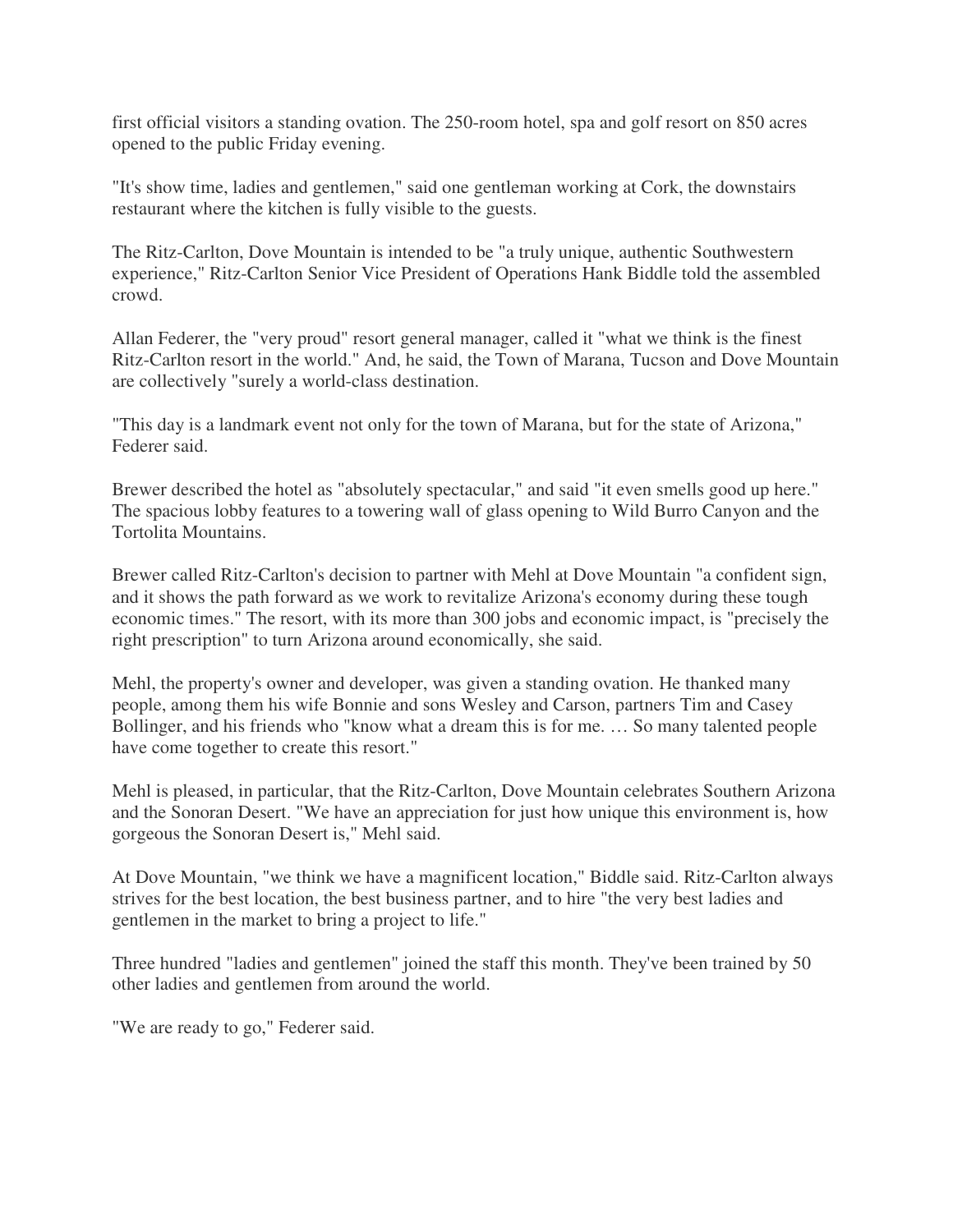

Arizona Governor Jan Brewer.



The Ritz-Carlton, Dove Mountain includes a special one-foot-deep chaise lounge pool.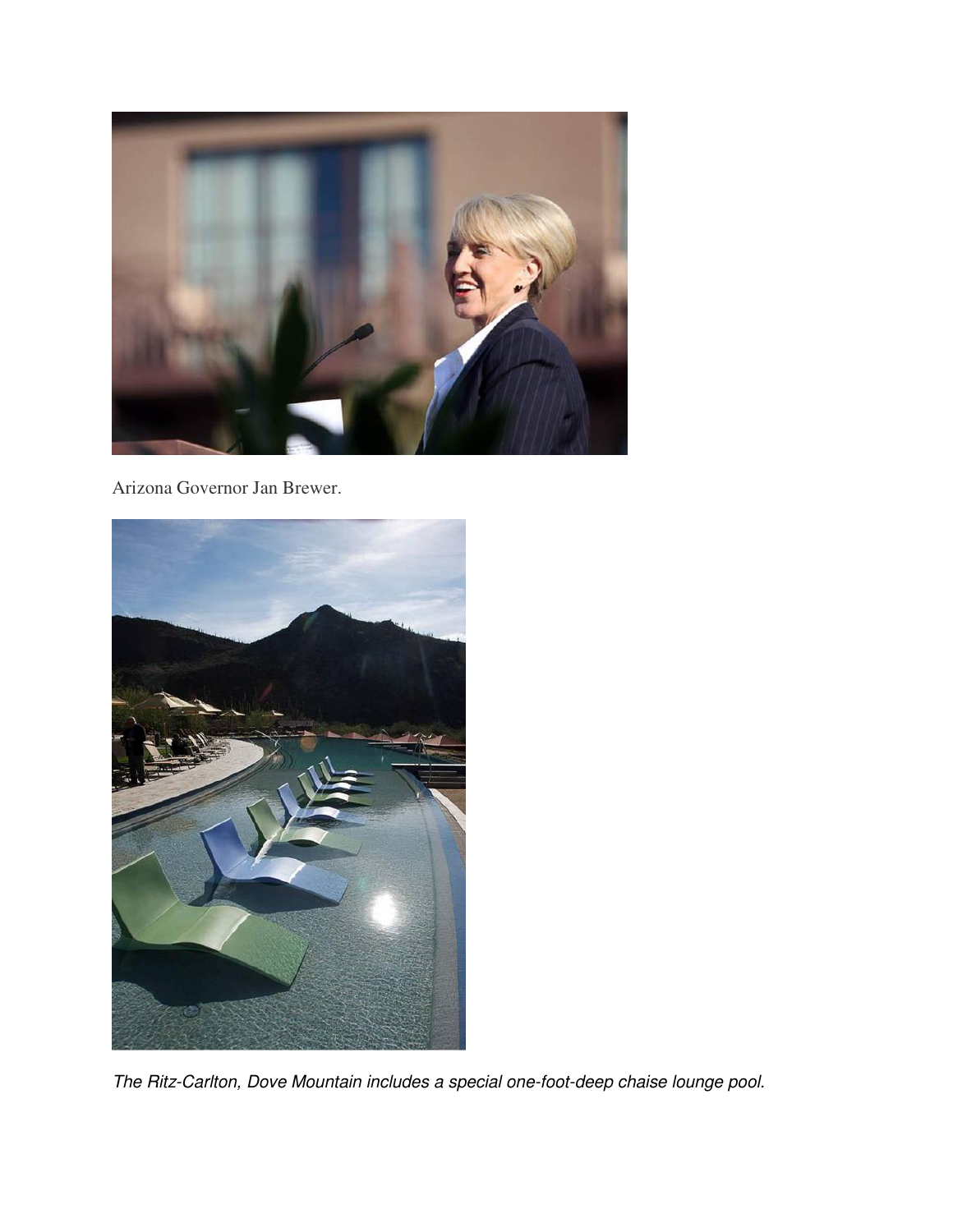

With a southern view of the Tortolita Mountains, guests make their way down stairs where waits a coffee shop and restaurant.



Marana Mayor Ed Honea beamed as he walked into the lobby of the new Ritz-Carlton.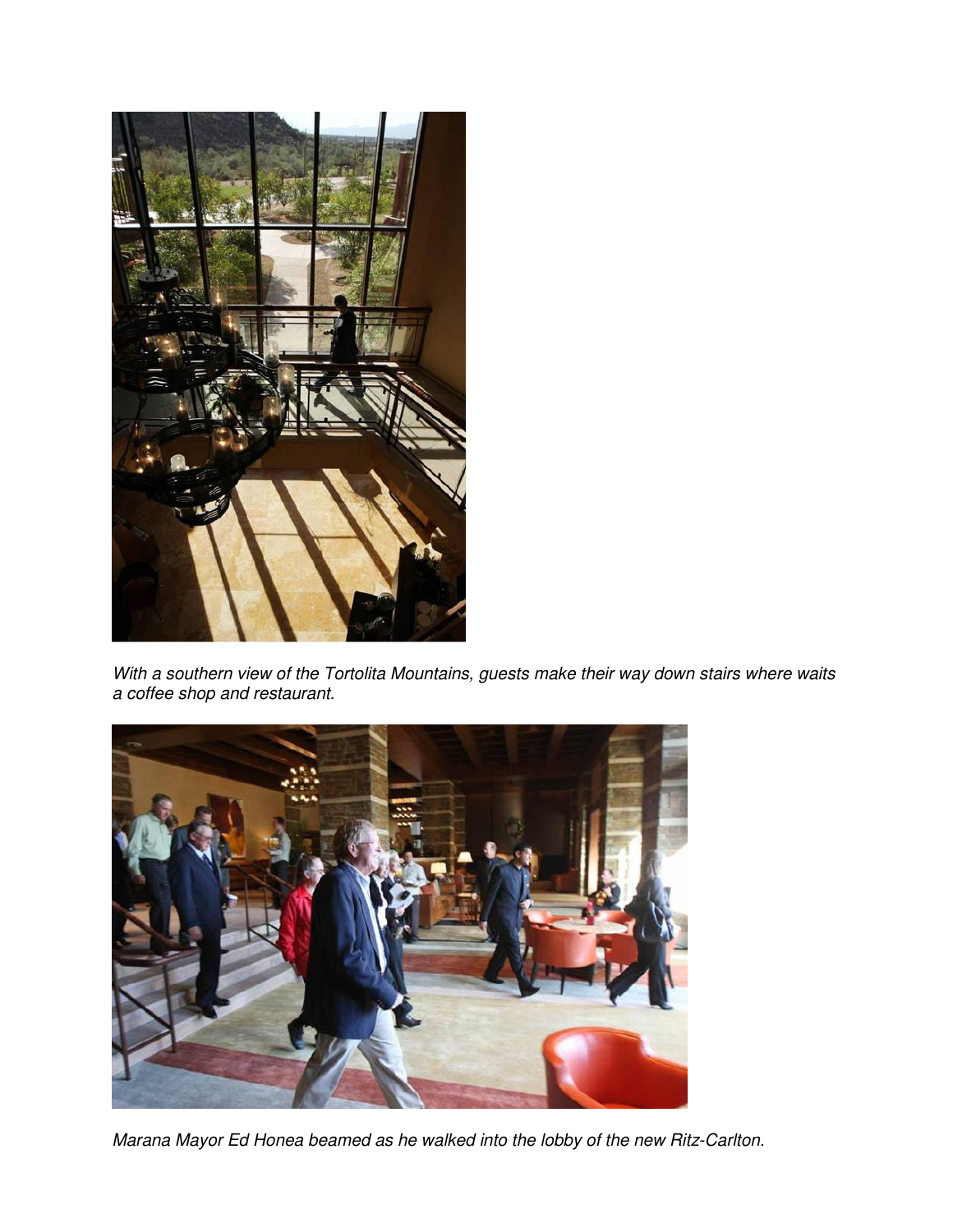## **The Ritz-Carlton, Dove Mountain has:**

• 206 deluxe guest rooms, 450 to 600 square feet;

• 44 individual and casita suites, 900 to 1,300 square feet, with the Ritz-Carlton Suite at 2,100 square feet;

• Multiple-bedroom casita options, 1,700 to 2,600 square feet;

• 44,000 square feet of indoor/outdoor function space, including three ballrooms at 9,000, 5,000 and 2,100 square feet. There are four meeting rooms and an executive board room, with outdoor venues;

• 27 holes of Jack Nicklaus Signature golf, with golf instruction and a 12-acre practice facility, a golf and retail shop and a 45,000 square foot clubhouse;

• A 17,000 square foot spa and fitness center with 14 treatment rooms, two oversized suites, a full-service salon, a fitness center, private fitness instruction and strength and cardio equipment;

- An executive business center, with in-house audio visual services;
- 20 miles of hiking and biking trails;
- 4 restaurants;
- 3 swimming pools.

## **For David Mehl, opening comes after a 25-year run**

A crowd assembled Friday morning at the entryway to the Ritz-Carlton Dove Mountain, described as a world-class resort before it even opened, was there because of one person.

"We're here today because of David Mehl," said Hank Biddle, Ritz-Carlton senior vice president of operations.

It was Mehl who brought the "vision, guidance and leadership" to the project in the Tortolita foothills, Biddle said. "We are so proud to be his business partner."

In the lobby after Friday morning's ceremony, Mehl acknowledged the day's emotions, "when you work on a dream for so long," and it finally comes to pass.